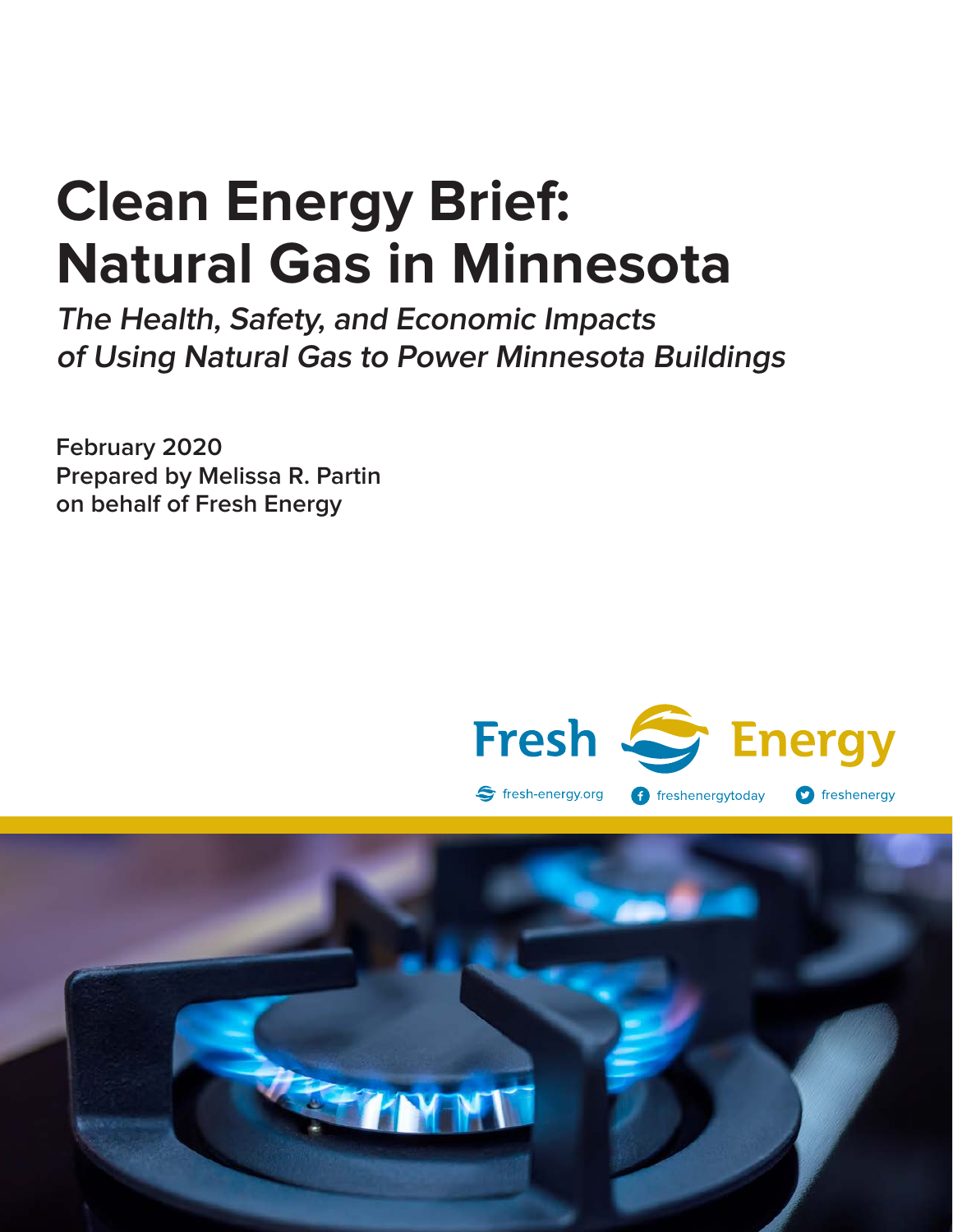## **Executive Summary**

A strong and growing body of evidence suggests that using natural gas to power buildings poses significant health, safety, and economic risks. These risks are avoidable and can be prevented by moving building fuel sources to electricity. Shifting toward renewable energy will reduce air pollutants, improve health, and save lives, while at the same time saving money for consumers and the state of Minnesota.

#### **Natural Gas**

- A flammable fossil fuel occurring naturally underground.
- Primarily composed of methane, a greenhouse gas 84 times more powerful than carbon dioxide.
- Is imported to Minnesota; none is produced locally.
- Used for industrial processes, electric power generation, and to **power residential and commercial buildings.**

#### **Use in Buildings**

• Powers residential and commercial furnaces, water heaters, clothes dryers, and cooking appliances.

#### **Safety Risks**

- Accounts for the majority of buildings' greenhouse gas emissions, which are responsible for climate change.
- Exposes consumers to pollutants linked to serious health risks, including:
	- Decreased lung function
	- Asthma attacks
	- Nervous system damage
	- Heart attacks and strokes
	- Cancer
	- Death
- Can lead to life-threatening carbon monoxide leaks.
- Relies on pipeline infrastructure with explosion risk.

#### **Reliability Concerns**

 • Service can be interrupted by pipeline accidents and loss in pressure in the system.

#### **Economic Risks**

- Decreased costs and improved performance of renewable energy sources mean new resources directed toward natural gas infrastructure will be wasted investments and result in increased consumer costs later.
- Natural gas is projected to lose its economic advantage relative to clean energy within 15 years.





**Residents regularly exposed to dangerous levels of pollutants from natural gas stoves**



**Since 2005, natural gas pipeline incidents in Minnesota have led to:**

**77 incident reports**

**15 injuries**

**3 deaths**

**\$59M in property damage**

#### **Every year in**

**Minnesota, carbon monoxide poisoning from fossil fuels causes:**

**287 emergency room visits** 

**29 hospitalizations**

**12 deaths**



2,180 **Customers lost natural gas service during dangerously cold weather in 2019**

30% **Projected increase in natural gas per unit delivered fuel cost in the Midwest as a result of declining costs of renewable energy sources** 



**15 years until economic advantage of gas disappears**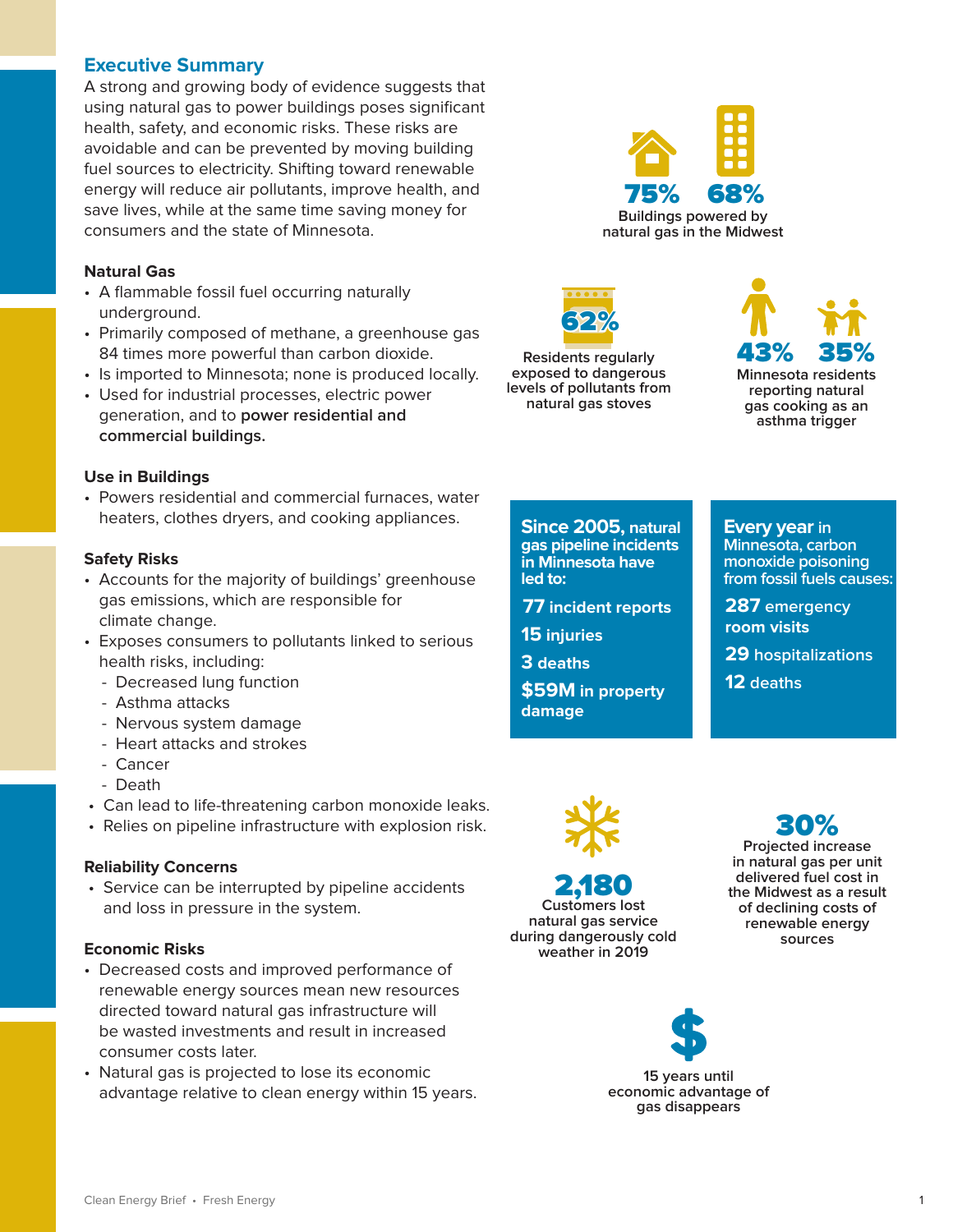## **Overview**

Natural gas is a flammable gas that is used as a fossil fuel. It consists largely of methane and other hydrocarbons and occurs naturally underground, often in association with petroleum. In the United States, natural gas is used for industrial processes, electric power generation, and in residential and commercial buildings to power heating, cooking, and other appliances.

Americans tend to think of natural gas as a relatively clean and inexpensive fuel source for heating and powering buildings. While it's true that natural gas is currently cheap to produce, it's far from clean and accounts for the majority of greenhouse gas emissions from buildings. It also poses significant health and safety risks. What's more, recent trends suggest its economic advantage relative to clean energy technology, such as wind and solar, will disappear over the next 15 years. $1-3$ 

Decisions about whether to continue to invest in natural gas infrastructure should take into account how the consumption of gas in our buildings impacts the health, safety, and pocketbooks of Minnesotans.

To inform these decisions, this report summarizes available information on the effects of using natural gas to power buildings, as well as residential and commercial appliances. This report draws upon health, safety, reliability, and economic data available for the United States and for Minnesota in particular.

#### **How is Natural Gas Used in Buildings?**

Natural gas is used to power residential and commercial appliances, including furnaces, water heaters, clothes dryers, and cooking appliances. Between 1950 and 1970, households began to transition from coal as a heat source to natural gas. Today, even though natural gas remains the primary fuel source, its use has been declining while demand for electricity has been increasing.4



**Percentage of US households by primary heating fuel** 1940-2017

Source: Census Bureau 2018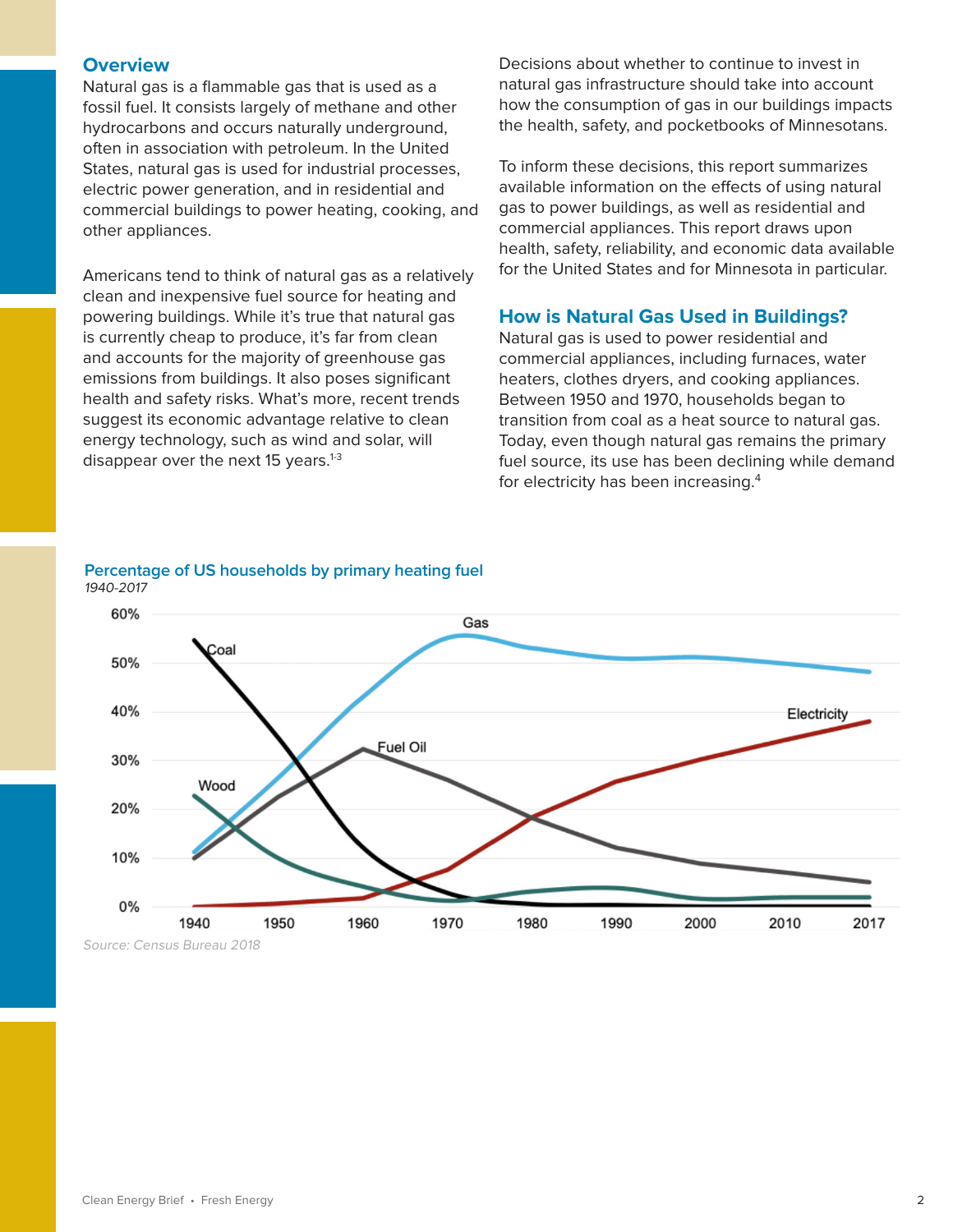In residential buildings in the Midwest, natural gas is the most common fuel source used for residential space and water heating, but electricity is the most common fuel source for clothes dryers and cooking.



Source: 2015 Residential Energy Consumption Survey

In Minnesota, natural gas is relied on heavily for space and water heating in both commercial and residential buildings.7



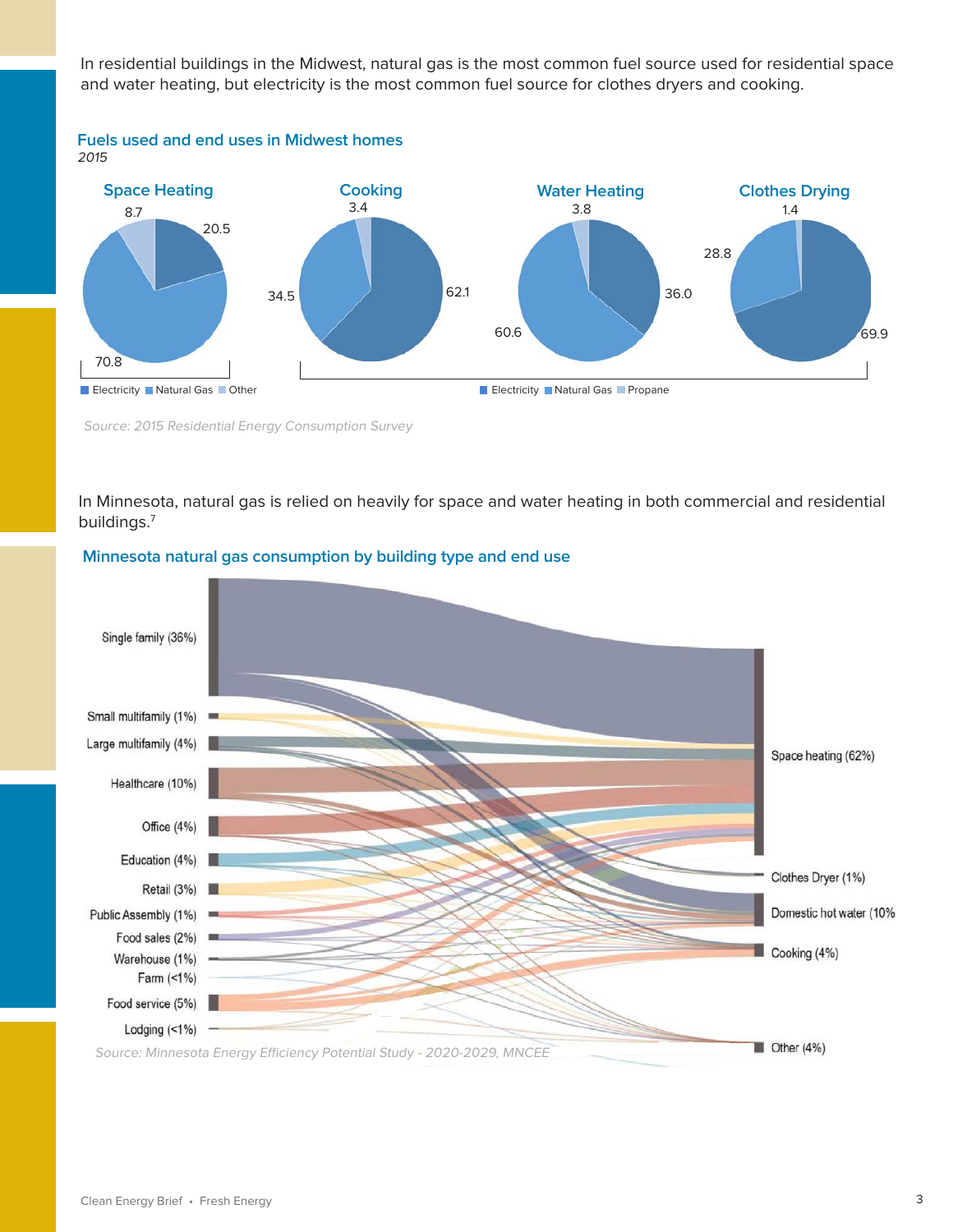## **Is Natural Gas Safe?**

Gas appliances and fuel-burning heating devices can generate a variety of air pollutants, including nitrogen dioxide ( $NO<sub>2</sub>$ ), sulfur dioxide  $(SO<sub>2</sub>)$ , polycyclic aromatic hydrocarbons (PAH), carbon monoxide  $(CO)$ , carbon dioxide  $(CO<sub>2</sub>)$ , volatile organic compounds (VOC), and particulate matter  $(PM_{10}, PM_{2.5}).$ 

#### **Health Impacts**

Apart from carbon monoxide, there are no official indoor air quality standards for these pollutants in the United States, and studies have shown that indoor concentrations for some of them routinely exceed established ambient air quality standards.<sup>9</sup> In 2015, Canada recognized the considerable health risks of nitrogen dioxide exposure from sources like cooking and heating and in turn established a residential indoor air quality standard for it.<sup>49</sup> One recent

study estimated that 62% of residents using natural gas stoves are regularly exposed to nitrogen dioxide levels that exceed these standards.<sup>10</sup>



**Residents regularly exposed to dangerous levels of pollutants from natural gas stoves**

Air quality standards for these pollutants exist because exposure to them has been linked to serious health risks, including cancer, decreased lung function, worsening asthma, chronic obstructive pulmonary disease and heart disease symptoms, nervous system damage, delayed neurodevelopment in children, and premature death.<sup>9,11-12</sup> While a variety of sources (including outdoor air pollution, building materials, and cigarette smoking) can increase indoor accumulations of these pollutants, gas heating and cooking devices are the primary sources of indoor accumulations of both nitrogen dioxide and  $carbon$  monoxide  $9$ 

The adverse health impacts of indoor nitrogen dioxide accumulations are also well established.<sup>9</sup> Numerous studies have shown that nitrogen dioxide from gas heating and cooking can increase airway responses to irritants and allergens;<sup>13-15</sup> exacerbate symptoms associated with chronic obstructive pulmonary disease,<sup>15-16</sup> asthma,<sup>14-15, 17-18</sup> and heart disease;<sup>19-20</sup> and may adversely affect the mental development of children.<sup>20-21</sup>

## **How do gas appliances in our buildings affect our air and health?**



**Gas stove burners** release combustion pollutants directly into buildings when lit.

**Gas furnaces and water heaters** vent combustion pollutants through chimney or wall ducts into the outside air, where they contribute to ambient air pollution. Faulty equipment and poor ventilation can cause pollutants to accumulate indoors.

NO<sub>2</sub> (Nitrogen dioxide): Decreases lung function, particularly in children and individuals with chronic respiratory diseases.13-16 Causes asthma attacks.14-15, 17-18 Worsens heart disease symptoms.<sup>19-20</sup>

**CO** (Carbon monoxide): Causes flu-like symptoms at low concentrations. At high concentrations can cause heart attacks and death. 9,22-23

**CO<sub>2</sub>** (Carbon dioxide): A greenhouse gas that causes climate change and health effects associated with air pollution, high pollen counts, temperature extremes, fires, and floods.<sup>8</sup>

**VOC** (Volatile organic compounds): Can cause flu-like symptoms, decrease lung function, and damage the nervous system.<sup>12</sup> Some VOC cause cancer.<sup>12</sup>

**PM<sub>2.5</sub>** (Fine particulate matter): Decreases lung function, worsens asthma, and can cause heart attacks and strokes.<sup>12</sup>

**SO<sub>2</sub>** (Sulfur dioxide): Worsens asthma and heart disease symptoms and increases chance of respiratory infections.<sup>11</sup>

**PAH** (Polycyclic aromatic hydrocarbons): Causes bronchitis, worsens heart disease and asthma symptoms, may affect fetal development, and can cause lung cancer.<sup>9</sup>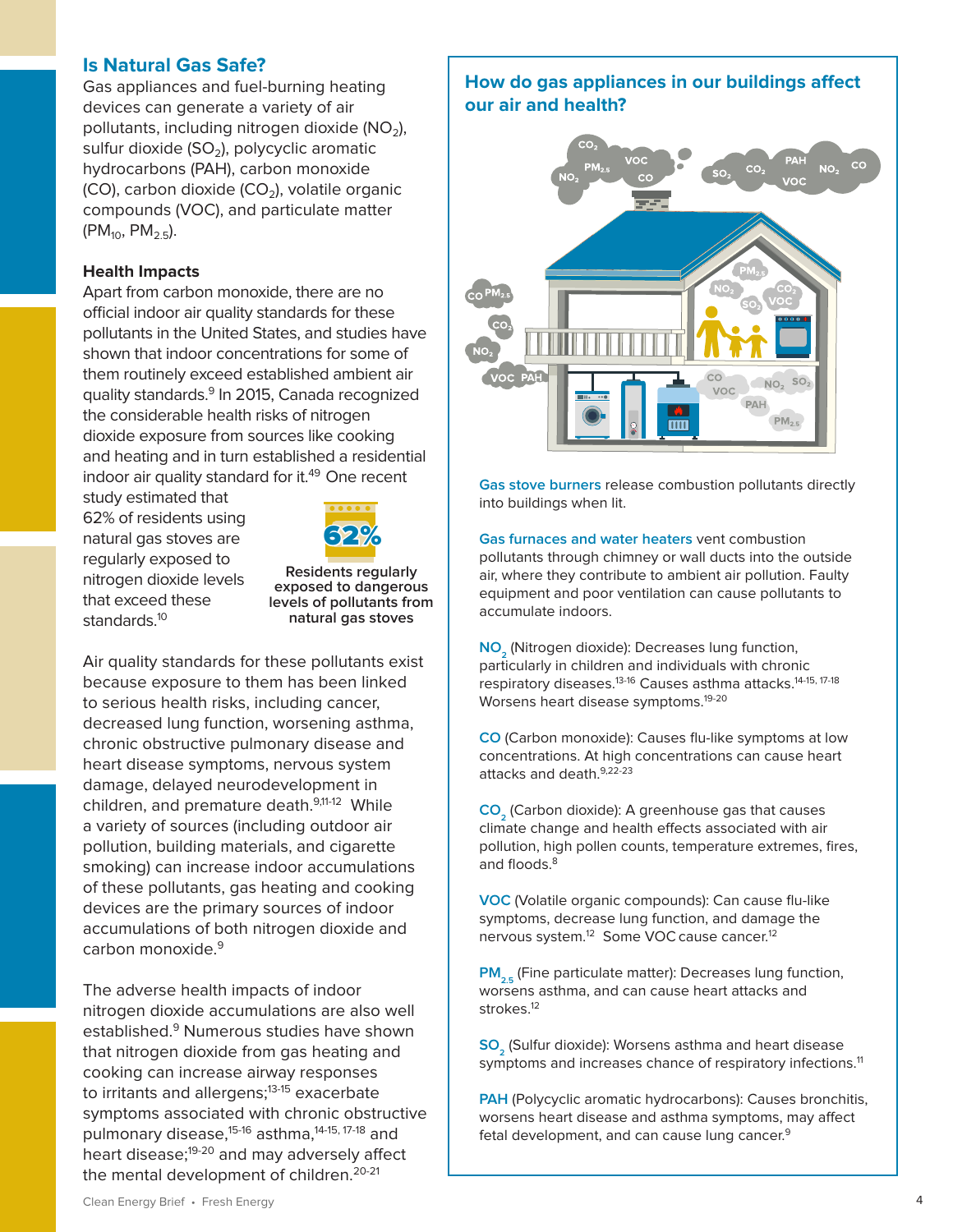Other studies have shown that carbon monoxide poisoning resulting from improperly installed, ventilated, operated, or maintained gas appliances and heating devices can lead to health complications ranging from temporary flu-like symptoms to cardiac morbidity and death.<sup>9,22-23</sup> Every year, roughly 21,000 people visit an emergency room, 2,300 are hospitalized, and 438 die of unintentional, non-fire related carbon monoxide poisoning in the United States.<sup>24</sup> Carbon monoxide poisoning incidents result in over \$1.3 billion in acute medical expenses and lost earnings annually.<sup>25</sup>

## **Age-adjusted carbon monoxide poisoning emergency room admission rates per 10,000 population, by county,** 2015-2017



In Minnesota between the years 2012 and 2017, carbon monoxide poisoning led to 1,725 emergency room visits, 175 hospitalizations, and 74 deaths.<sup>26</sup> Carbon monoxide poisoning in Minnesota is more common in men and the elderly, and occurs more frequently in the winter months when fuel-burning heaters are heavily used.<sup>26</sup> Although emergency room admissions related to carbon monoxide poisoning are generally rare (an average of 5.5 per 10,000 in the state of Minnesota as a whole between 2015-2017) some counties, including Clearwater, Swift, Kanabec, and Ottertail, had rates more than three times greater than the statewide average during this time period.

The elevated rates of carbon monoxide poisoning in these counties could result from piped natural gas or delivered propane use. The relative

#### **Every year in Minnesota, carbon monoxide poisoning from fossil fuels causes:**

**287 Emergency room visits 29 Hospitalizations 12 Deaths**

contribution of each type of fuel to the observed rates is unknown. Data from the U.S. Census Bureau suggests that the percentage of households in these counties relying on natural gas for heating fuel ranged from 49 in Clearwater County to 70 in Kanabec County between 2014-2018.27

Some demographics are more vulnerable to the adverse health effects resulting from natural gasgenerated air pollutants in buildings than others. Children and the elderly are more at risk, in part because they spend a greater fraction of their time indoors.<sup>15</sup> Children are particularly vulnerable because their organs and nervous systems are still developing. Rural, low-income, and minority residents are more vulnerable to the adverse health effects of using natural gas in buildings because they are more likely to use unvented gas cooking and heating appliances and to use gas stoves as a supplemental heat source.<sup>5,28</sup> One study of public housing residents found that more than half either had a gas stove without mechanical exhaust or reported using a gas stove to heat their apartment.<sup>29</sup>

Individuals with chronic respiratory and heart disease are more vulnerable to the adverse effects resulting from using natural gas-fueled appliances in buildings because natural gas combustion pollutants can worsen symptoms associated with heart disease, asthma, and other respiratory diseases.<sup>9</sup> In Minnesota, gas cooking was reported as an asthma trigger by 35% of children and 43% of adults participating in the 2015 Minnesota asthma callback survey, making it the third and the fourth most commonly reported trigger for children and adults with asthma in the state, respectively.

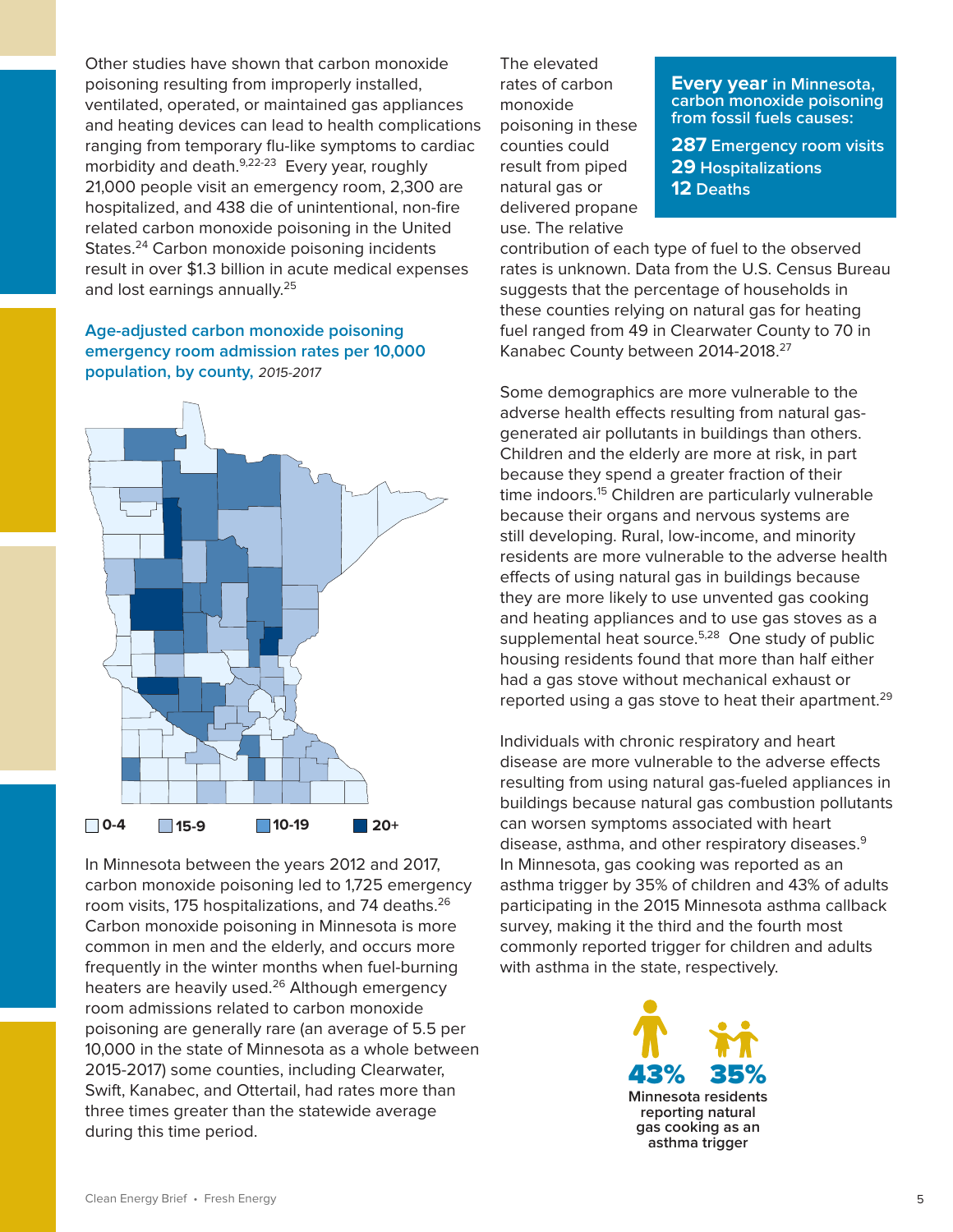Replacing gas stoves with electric or induction ranges<sup>30</sup> and/or achieving proper ventilation<sup>31-32</sup> can reduce concentrations of pollutants generated by natural gas-combusting appliances and thus reduce the health risk. However, surveys suggest that at most only one-third of households with gas cooking appliances routinely use their exhaust fan or range hoods while cooking, and only 35% have exhaust fans that properly vent to the outside.<sup>33-34</sup> Given the low compliance with proper ventilation in United States households, even when equipment is available, the best option for reducing adverse health effects associated with gas cooking and heating may be to replace gas appliances with electric.

#### **Risk of Explosions**

In addition to contributing to the health risks associated with indoor air pollution described above, gas appliances depend on a pipeline infrastructure that poses safety risks, including injury, death, and hardship resulting from leaks, explosions, and interrupted service. Every year in the United States, there are about 240 natural gas pipeline incidents. Roughly half of these incidents involve gas transmission pipelines that primarily transport gas from gathering systems to refining, processing, or storage facilities, and the other half involve distribution pipelines that deliver fuel to consumers.35 Since 2005 in the United States, natural gas pipeline incidents resulted in 860 injuries, 195 deaths, and more than \$4.2 billion in property damage.<sup>35</sup>

In Minnesota, we experience an average of five incidents each year along the 35,075 miles of natural gas pipeline in the state.<sup>35-36</sup> Since 2005, there have been 77 natural

#### **Since 2005, natural gas pipeline incidents in Minnesota have led to:**

**77 incident reports 15 injuries 3 deaths \$59M in property damage**



Fatal 2019 explosion in Payne Avenue in Saint Paul. Soccer coach Bryan Duffey, Photo by Glen Stubbe, Star Tribune Photo by Leila Navidi, Star Tribune

gas pipeline incidents (29 involving transmission and 48 involving distribution lines) in Minnesota—a total that is slightly higher than the national average of 71 per state over this same time period.<sup>35</sup>

The 77 natural gas incidents occurring in Minnesota since 2005 have led to three deaths, 15 injuries, and more than \$59 million in property damage.<sup>35</sup> Not included in these damage estimates are the public costs associated with health expenses, loss of shelter and wages, and long-term disability resulting from physical and psychological trauma,<sup>37</sup> which are not reported to the federal government, but are likely to be substantial.

One recent Minnesota incident illustrates just how devastating pipeline accidents can be. On the morning of August 2, 2017, Minnehaha Academy, a private high school in Minneapolis, experienced a natural gas explosion that occurred when contractors were moving gas piping on the campus. The explosion killed two school employees and injured nine others (including the school soccer coach, who lost a leg in the explosion), resulted in an estimated \$30 million in property damages and led to significant additional costs associated with five lawsuits filed by staff and family members of those killed and injured in the incident.

Last year, Minnesota experienced four pipeline explosions: one in Pequot Lakes that hospitalized a restaurant owner with severe burns,<sup>38</sup> one in Paynesville that leveled a home,<sup>39</sup> and two in Saint Paul (one on Payne Avenue that leveled a home and killed the occupant, $40$  and another that destroyed a house and badly burned an elderly resident).<sup>41</sup> In addition to the above pipeline-related deaths, two Dakota County residents were killed in a suspected propane-related explosion in the past year.<sup>42</sup> These statistics suggest that, although pipeline incidents and delivered fuel explosions occur relatively infrequently, they can be extremely dangerous and costly when they do.

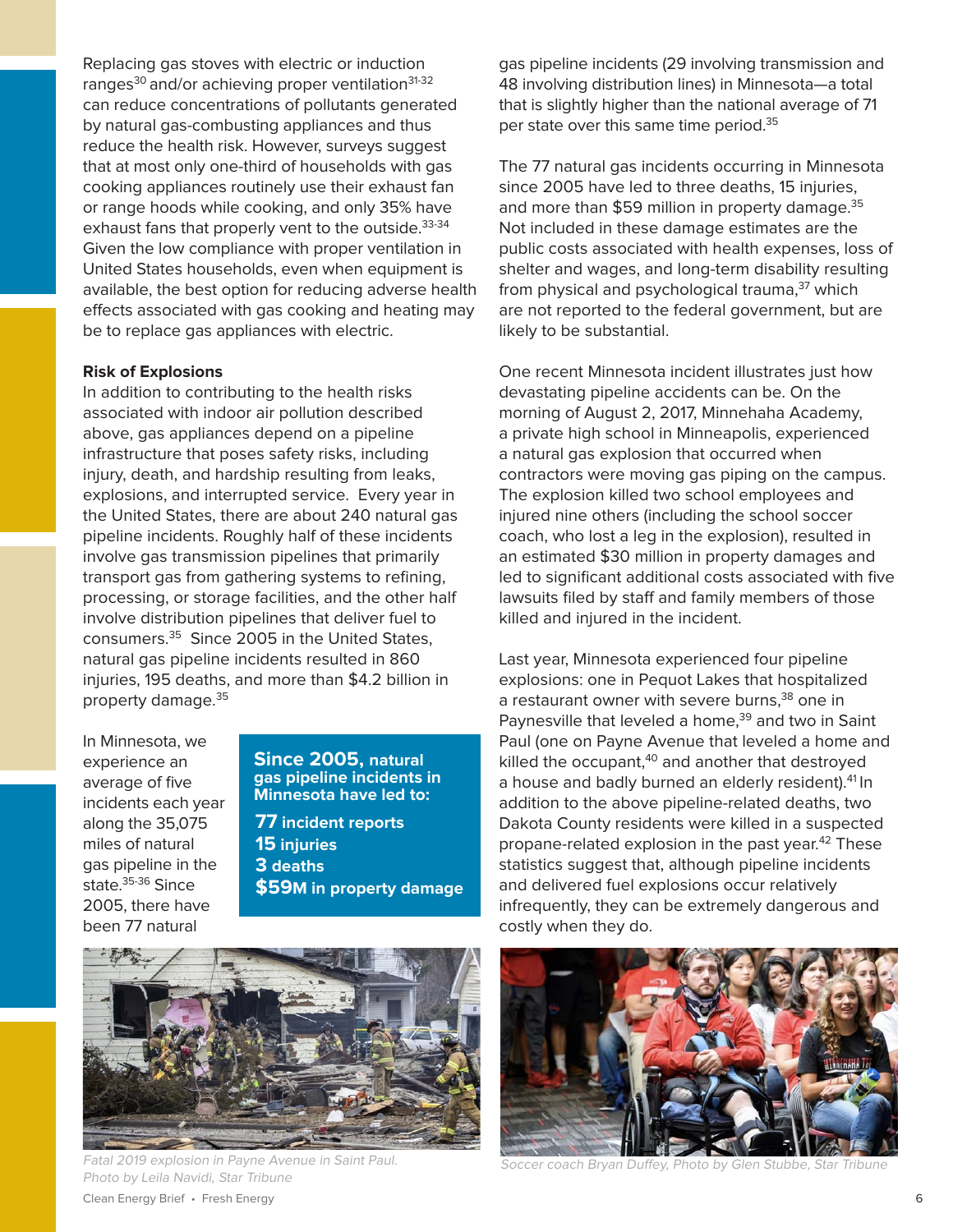## **Is Natural Gas Reliable?**

Because Minnesota has no natural gas production plants or wells, the natural gas we use is provided by production plants in other states and Canada, which is transported to and within the state by pipeline. Consumer access to natural gas for heating and cooking can be interrupted by pipeline incidents, such as those described above, or by a loss in pressure in the pipeline system, caused by inadequate supply for higher than anticipated demand levels during heat waves and cold snaps.

In the past year, Minnesota experienced several interruptions in natural gas service that affected thousands of residents and businesses during extreme cold. For example, in November 2019 the entire town of Paynesville



2,180 **Customers lost natural gas service during dangerously cold weather in 2019**

(about 1,400 households) lost gas service after a construction crew hit a gas main line. $43$  In the same month, a loss of pressure occurred in Shakopee during a cold snap, causing about 600 CenterPoint Energy customers to lose service for 24 hours.<sup>44</sup> To divert fuel to schools and residences during this low pressure event, farms with grain dryers had their service turned off, which resulted in costly harvest delays.45 Between January 28 and February 1, 2019, when temperatures fell as low as -56 degrees Fahrenheit during the polar vortex, about 180 Xcel Energy customers lost service in Princeton, Hugo, and surrounding areas due to a loss of pressure in the system.46 Xcel tried to prevent the low pressure from spreading by asking customers to turn down their thermostats to 63 degrees during the cold snap, but only about two-thirds complied.<sup>46</sup>

To prevent service loss resulting from low pressure in the future, Minnesota utilities have refined their demand modeling and invested in better infrastructure.<sup>46</sup> However, customers will likely still need to curtail natural gas usage to prevent low pressure from spreading in future extreme weather events and can expect fines to be imposed for any failure to comply with curtailment requests.<sup>46</sup>

## **Should Minnesota Continue to Invest in Natural Gas Infrastructure?**

As with its three previous rate cases, CenterPoint Energy proposed an increased annual capital investment of \$200 million in the 2019 rate case filing with the Public Utilities Commission.<sup>47</sup> However, recent economic trends call into question the rationale for continued, significant investment in natural gas infrastructure systems.

"Economics increasingly suggest clean-energy is the least-cost option for new grid capacity." $\frac{1}{1}$ 

Wind, solar, and storage power generation sources are already more economic than new gas power plants to build, and are expected to be cheaper than existing



**15 years until economic advantage of gas disappears**

gas plants to operate by 2030.<sup>1-2</sup> These trends mean that any new resources directed toward gas pipeline upgrades and expansions now could emerge as wasted investments that will translate to increased consumers costs later. Indeed, one recent study found that continued declines in its demand could lead to natural gas per unit of delivered fuel cost increases of up to 30 percent in the Midwest, and as high as 140 percent in the Southeast.<sup>2</sup>

In contrast, electricity prices are much more stable than gas prices and have remained virtually unchanged for the past 50 years.<sup>4</sup> Further, recent studies suggest that shifting to electricity to power

30%

**Projected increase in natural gas per unit delivered fuel cost in the Midwest as a result of declining costs of renewable energy sources** 

buildings could lead to consumer savings in the long run. For instance, a recent study conducted in California estimated that most residents' energy bills would decrease with electrification for space and water heating.<sup>48</sup>

## **Summary**

A strong and growing body of evidence suggests that using fossil fuels to power buildings poses nontrivial public health and safety risks. These risks are avoidable and can be prevented by shifting building fuel sources to electricity. In addition to saving lives and improving health, shifting toward renewable sources of energy to power our buildings is likely to save money over the long run for utility customers and the state as a whole, and to reduce air pollutants responsible for global climate change.